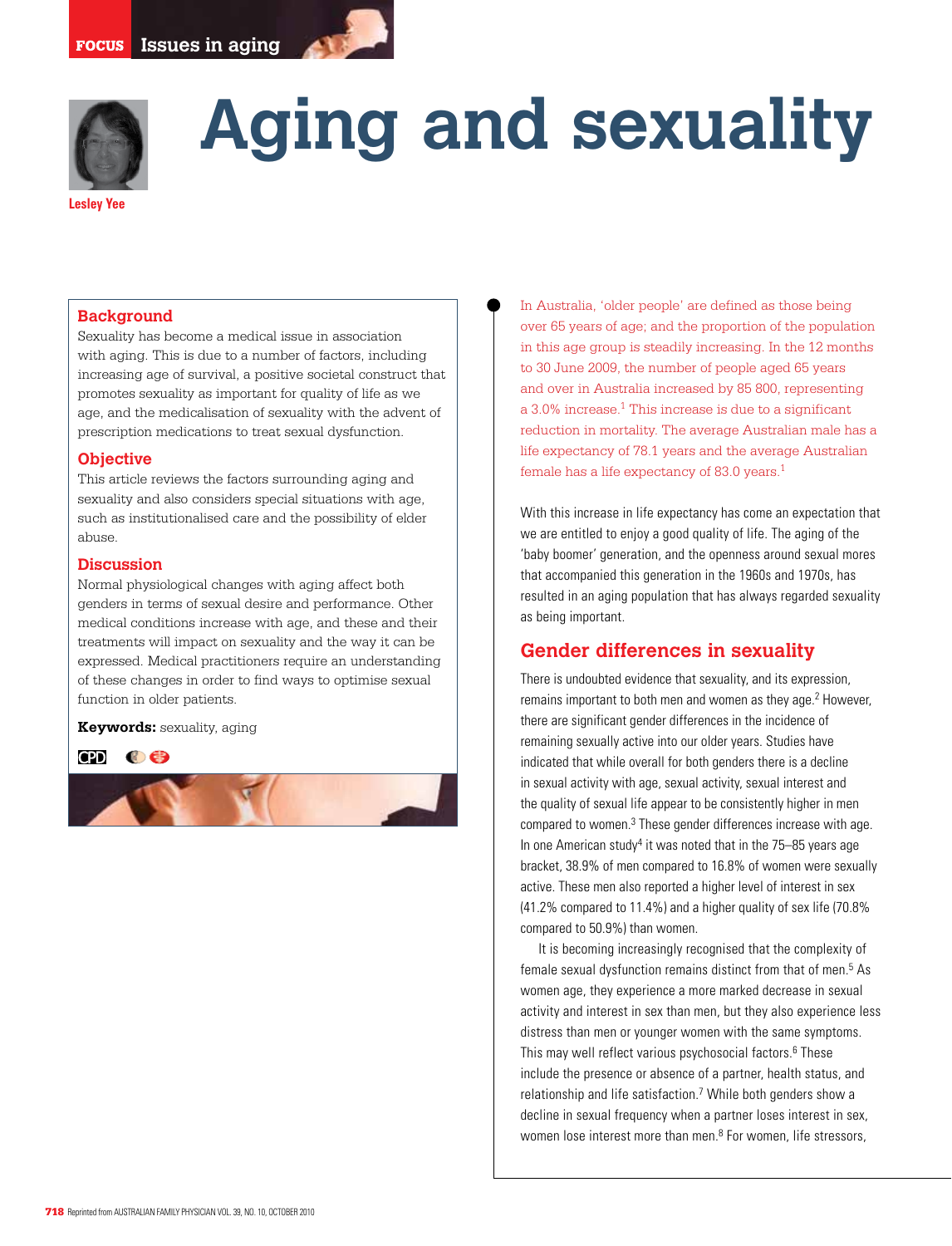

contextual factors, past sexuality and mental health problems are more significant predictors of older women maintaining their sexual interest than physiological status alone.<sup>9</sup>

 The role of the general practitioner is to evaluate all these psychosocial factors as well as the physical status of older patients.

# **Discussing sexual health**

Unfortunately, there are a number of ageist stereotypes in our community, which make it difficult for both doctors and patients to discuss sexuality openly as they become older. Many doctors may see sexual dysfunction in the elderly as a biological part of the aging process and therefore not a medical issue.10

Asking about sexual health remains difficult or embarrassing for many primary care physicians, particularly with older patients.11 However, studies indicate that patients find it difficult to raise sexual issues with their doctor, and would prefer their doctor to introduce this for them.12 This situation often results in sexual issues not being adequately addressed. In particular, men more than women do not always report sexual problems to their doctor, ignoring the problem, taking measures such as stopping medication they believe to be responsible for sexual dysfunction or buying medication over the internet. This can result in depression, social withdrawal and delayed diagnosis of underlying medical conditions.13 Examples of questions a GP might ask are listed in Table 1.

# **Physiological changes associated with aging**

Aging produces changes that effect the endocrine, vascular and neurological systems, all of which produce direct and indirect effects on sexual arousal and sexual performance.

# **Men**

In the aging male, the most common sexual dysfunction is erectile dysfunction. This can be due to hormonal changes as part of normal aging or due to underlying conditions such as late onset hypogonadism or neurological and vascular disease processes.<sup>14</sup> The treatment of erectile dysfunction should involve assessment of cardiovascular risk factors, advice on lifestyle modifications and a trial of PDE-5 inhibitors, unless contraindicated.<sup>15</sup> The connection between erectile dysfunction and features of the metabolic syndrome is well established and should be further explored when dealing with erectile dysfunction in older men.

 Hormonal monitoring in older men have demonstrated decline in free testosterone, by 1–2% each year from the age of 45–50 years, decreased dehydroepiandrosterone (DHEA), and increased follicle stimulating hormone/luteinising hormone (FSH/LH) and sex hormone binding globulin (SHBG).<sup>16</sup> Even when serum testosterone levels are normal or high, its availability to tissues as free testosterone decreases between the ages of 40–70 years regardless of health status. There is also a decrease by 2–3% per year of DHEA and dehydroepiandrosterone sulphate (DHEAS), precursor metabolites

## **Table 1. Examples of questions regarding sexuality25**

- Often things change as you get older/have this illness. Have you noticed any change in your sexual enjoyment/sex life?
- Does this change concern you?
- Do you want to do anything about this? What would you like to do about this?
- What difference has this change made to how you feel about yourself? About your body? About your sexuality?
- Have these changes made a difference to your relationship?
- How has your partner reacted?
- Many people explore intimacy in their relationships in other ways if they experience any sexual changes. Is this something you have considered?

of testosterone. Marked falls can lead to symptoms such as mood changes, low energy, decreased strength, increased sweating, decreased sex drive and erectile dysfunction.17 These older men with symptoms of androgen deficiency could benefit from hormone therapy, although there is controversy as to how much this decline is normal aging and when replacement is indicated (Table 2).

# **Women**

In the aging woman, the most common sexual dysfunctions are lack of desire and lack of arousal. Local urogenital effects from a decrease in hormones, which commence with menopause and continue as women age, may produce atrophy of the vaginal and vulval membranes, urinary incontinence and urinary frequency, and urogenital prolapse.

A full physical examination of the urogenital system will help assess whether these changes are present. This decrease in hormones may also produce reduced muscle bulk, loss of bone mass, loss of a sense of wellbeing and declining energy (*Table 3*). Sexually, this may result in vaginal dryness and dyspareunia, decreased libido, and decreased ability to achieve orgasm.18 Medical treatment of these conditions may include local or systemic hormone therapy where relevant and safe.

#### Table 2. Normal changes in sexual function in older men<sup>26</sup>

- • Erections may require more intense or prolonged physical stimulation
- There is a longer time for erectile response
- There may be a less rigid erection with some softening during sexual activity
- • Decreased intensity of ejaculation
- • Decreased ejaculatory volume
- Delay in ejaculation
- Increased refractory period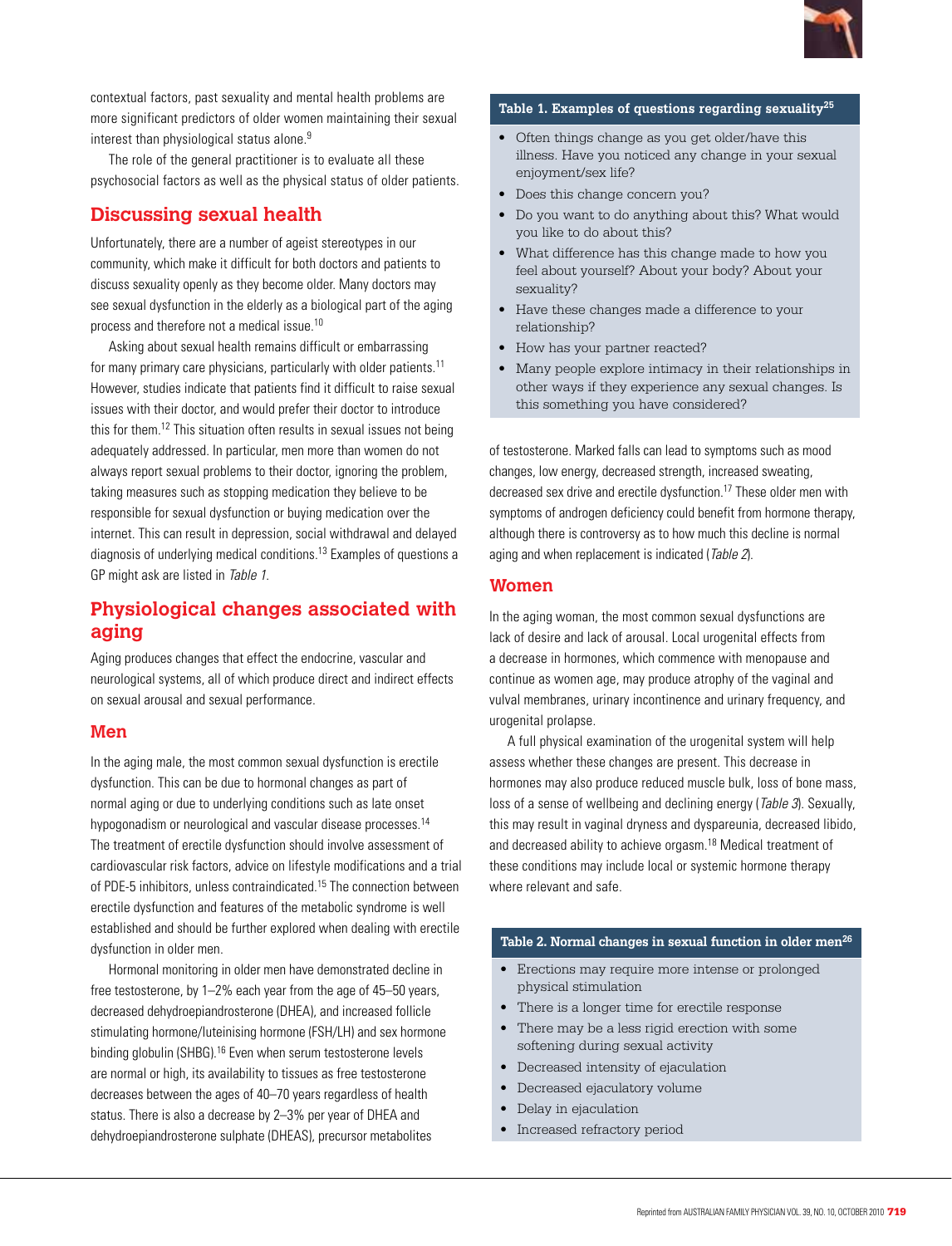

# **Other medical conditions**

Common to all studies on sexuality and aging is the fact that continued good health is associated with a higher rate of sexual activity and sexual satisfaction. However, there is increased morbidity with aging and many common medical conditions have an effect on sexuality and have been linked to sexual dysfunction. The normal sexual response can be altered by a change in central or peripheral physiology due to diseases.19 Problems with desire, arousal and orgasm can all be caused or worsened by medical conditions and the drugs or other treatment options used. It is important to investigate those presenting with sexual difficulties for serious underlying conditions.

 Unfortunately, disability increases with age. Physical disabilities are most common, being experienced by 69% of persons aged 65 years and over in Australia. In 2007–2008, 83% of people aged 65 years and over had three or more of the following long term health conditions:20

- • cardiovascular disease
- • diabetes
- arthritis
- • stroke
- respiratory disease.

These diseases will necessitate routine visits to a GP. It is therefore important to provide a comfortable environment to address the impact of these conditions on the patient's sex life, and the GP will need to open dialogue to facilitate these discussions. Assessment of sexual activity in the elderly tends to focus on coitus, $21$  whereas many older people engage in other forms of sexual activity, such as touching and caressing.

 Typically sexual difficulties become an issue for patients some time after an initial diagnosis, once acute care has been initiated and active treatment commenced. The longer term issues regarding quality of life will then become more relevant. For example, in 2003, cancer was the leading contributor to the overall burden of disease among Australians (19%).<sup>22</sup> Patients with the commonest cancers, ie. lung, colorectal, breast and prostate cancer, often notice a large impact on their ability to engage in their usual sexual practices following treatment. Many patients will have an expectation that their doctor will be the appropriate person to help with this as they see this as relating to their illness and its treatment. Some general suggestions to help in these situations are listed in Table 4.

# **Table 3. Normal changes in sexual function in older women**

- • Decreased clitoral engorgement
- • Decreased vaginal lubrication
- Decreased breast swelling
- Decreased vasovaginal congestion
- • Diminished pre-orgasmic sweating
- Diminished orgasm intensity

#### **Table 4. Examples of general suggestions**

- Plan sexual activity
- • Ensure rested and relaxed state
- Take pain medication 2 hours before
- • Encourage alternate sexual activities
- Encourage intimacy in other forms including touching and hugging
- • Encourage communication
- Use specific aids when needed
- Encourage an emphasis on comfort, warmth and joy
- • Be positive and affirming

## **Table 5. Barriers to sexual activity in places of institutionalised care**

- Lack of privacy
- • Attitude of staff
- • Attitude of family
- • Lack of an able sexual partner
- • Physical limitations and poor health
- • Cognitive impairment and dementia
- Lack of finances for education of staff or to institute changes

# **Institutionalised care**

In Australia it is estimated that over 10% of people over 65 years of age will require hostel or nursing home care. Studies reveal that residents believe they should be able to be sexually active. The level of female sexual activity is around 10% in most studies and the level of genital sex between residents is approximately 5%.23 This reflects the predominance of females to males living in hostels. There are a number of barriers preventing patients engaging in sexual activity in institutionalised care facilities (Table 5).

 The Australian Disabilities Discrimination Act of 1992 promotes recognition and acceptance within the community of the principle that people with disabilities have the same fundamental rights as the rest of the community. It is therefore important to maintain an awareness of this. It may be all too easy to overlook the legal and human rights of older patients in this arena.

# **Elder abuse**

Elder abuse is defined as the willful or unintentional harm caused to older adults by other persons with whom they have a relationship implying trust. This may include family members or caregivers. It is important to have an index of suspicion for sexual abuse of an older person as this can be overlooked and is believed to be under reported. It may be that the older person may hide the abuse due to shame or stigma. The older person may desire to protect the abuser or fear retaliation, particularly if they are dependent on the abuser.<sup>24</sup> It is often difficult for the practitioner to balance the need for beneficence